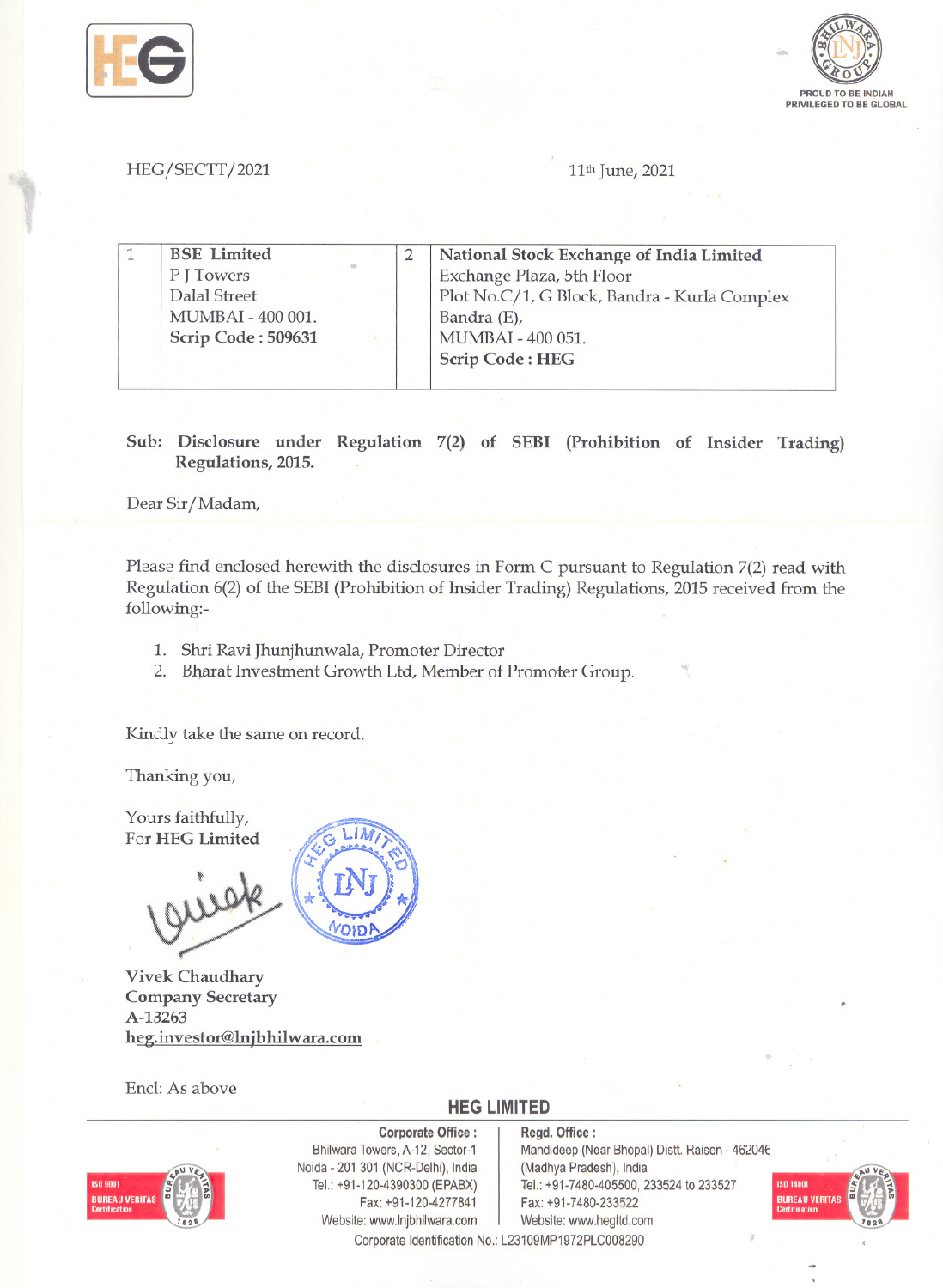FORM C

Securities and Exchange Board of India (Prohibition of Insider Trading) Regulations, 2015

[Regulation 7 (2) read with Regulation  $6$  (2)]

Name of the Company: HEG Limited ISIN of the Company: INE545A01016

| Details of change in holding of Securities of Promoter, Member of the Promoter Group, Designated Person or Director of a listed company<br>and immediate relatives of such persons and other such persons as mentioned in Regulation 6(2).<br>NAME PAN, CIN / DIN &<br>Category of Securities held prio<br>Date of allotment-<br>Date of Mode of |                       |                           |                   |                               |       |              |                      |                                                                 |                        |                                          |    |                                       |                                                                                                              | Details of trading in derivatives on the securities of the company by<br>Promoter, member of the promoter group, designated person or Director<br>of a listed company and immediate relatives of such persons and other<br>such persons as mentioned in Regulation 6(2). |                                |               |            |                |                               |                 |  |
|--------------------------------------------------------------------------------------------------------------------------------------------------------------------------------------------------------------------------------------------------------------------------------------------------------------------------------------------------|-----------------------|---------------------------|-------------------|-------------------------------|-------|--------------|----------------------|-----------------------------------------------------------------|------------------------|------------------------------------------|----|---------------------------------------|--------------------------------------------------------------------------------------------------------------|--------------------------------------------------------------------------------------------------------------------------------------------------------------------------------------------------------------------------------------------------------------------------|--------------------------------|---------------|------------|----------------|-------------------------------|-----------------|--|
| address with contact nos.                                                                                                                                                                                                                                                                                                                        |                       | to acquisition/<br>person |                   | Securities acquired/ Disposed |       |              | Securities held post |                                                                 | advice/ acquisition of |                                          |    | intimation   acquisition /   on which | Exchange                                                                                                     | Trading in derivatives (Specify type of contract, Futures or   Exchange<br>Options etc)<br>on which                                                                                                                                                                      |                                |               |            |                |                               |                 |  |
|                                                                                                                                                                                                                                                                                                                                                  | (Promote              |                           | disposal          |                               |       |              |                      | acquisition/disposal shares/ sale of shares to company disposal |                        |                                          |    |                                       |                                                                                                              |                                                                                                                                                                                                                                                                          |                                |               |            |                |                               |                 |  |
|                                                                                                                                                                                                                                                                                                                                                  | member o              |                           |                   |                               |       |              |                      |                                                                 |                        |                                          |    |                                       |                                                                                                              |                                                                                                                                                                                                                                                                          | the trade   Type of   Contract |               | Buy        |                | Sell                          | the trade       |  |
|                                                                                                                                                                                                                                                                                                                                                  | Promoter              |                           |                   |                               |       |              |                      |                                                                 |                        | specify                                  |    |                                       | (on market/<br>public/                                                                                       | was<br>executed                                                                                                                                                                                                                                                          | Contact   specificati          |               |            |                |                               | was<br>executed |  |
|                                                                                                                                                                                                                                                                                                                                                  | Group/                |                           |                   | Type of No. and % Type of No. |       | Value        |                      | Transaction Type of No. and                                     |                        | From                                     | To |                                       | rights/                                                                                                      |                                                                                                                                                                                                                                                                          |                                | ons           |            |                | Nominal Number Nominal Number |                 |  |
|                                                                                                                                                                                                                                                                                                                                                  |                       |                           | security of share | security                      |       |              | Type                 | security                                                        | $%$ of                 |                                          |    |                                       | preferenti                                                                                                   |                                                                                                                                                                                                                                                                          |                                |               | Value      | of units Value | of units                      |                 |  |
|                                                                                                                                                                                                                                                                                                                                                  | Designated<br>Person/ | (For eg. -                | holding           | (For eg. -                    |       |              | (Purchase/           | (For eg. -                                                      | sharehol               |                                          |    |                                       | offer / off-                                                                                                 |                                                                                                                                                                                                                                                                          |                                |               |            | (contrad       |                               | (contracts      |  |
|                                                                                                                                                                                                                                                                                                                                                  | Directors/            | Shares,                   |                   | Shares.                       |       |              | Sale/                | Shares.                                                         | dina                   |                                          |    |                                       | <i>market/</i>                                                                                               |                                                                                                                                                                                                                                                                          |                                |               |            | ts * lot       |                               | * lot size)     |  |
|                                                                                                                                                                                                                                                                                                                                                  | immediate             | Warrants.                 |                   | Warrants.                     |       |              | Pledge/              | Warrants.                                                       |                        |                                          |    |                                       | Inter-se                                                                                                     |                                                                                                                                                                                                                                                                          |                                | $\rightarrow$ |            | size)          |                               |                 |  |
|                                                                                                                                                                                                                                                                                                                                                  | relatives/            | Convertible               |                   | Convertible                   |       |              |                      | Revocation/ Convertible                                         |                        |                                          |    |                                       | transfer                                                                                                     |                                                                                                                                                                                                                                                                          |                                |               |            |                |                               |                 |  |
|                                                                                                                                                                                                                                                                                                                                                  |                       | Debentures                |                   | Debentures                    |       |              |                      | Invocation/ Debentures                                          |                        |                                          |    |                                       | ESOPs etc.)                                                                                                  |                                                                                                                                                                                                                                                                          |                                |               |            |                |                               |                 |  |
|                                                                                                                                                                                                                                                                                                                                                  | others etc.)          | , Rights                  |                   | <b>Rights</b>                 |       |              | Others-              | ,Rights                                                         |                        |                                          |    |                                       |                                                                                                              |                                                                                                                                                                                                                                                                          |                                |               |            |                |                               |                 |  |
|                                                                                                                                                                                                                                                                                                                                                  |                       | entitleme                 |                   | entitleme                     |       |              | please               | entitleme                                                       |                        |                                          |    |                                       |                                                                                                              |                                                                                                                                                                                                                                                                          |                                |               |            |                |                               |                 |  |
|                                                                                                                                                                                                                                                                                                                                                  |                       | nt, etc.                  |                   | nt. etc.)                     |       |              | specify)             | nt, etc.)                                                       |                        |                                          |    |                                       |                                                                                                              |                                                                                                                                                                                                                                                                          |                                |               |            |                |                               |                 |  |
|                                                                                                                                                                                                                                                                                                                                                  |                       |                           |                   | $\sqrt{2}$                    |       |              |                      |                                                                 | 10                     | 11                                       | 12 | 13                                    |                                                                                                              | 15                                                                                                                                                                                                                                                                       | 16                             | 17            | 18         | 19             | 20                            | 22              |  |
| <b>Bharat Investments Growth</b>                                                                                                                                                                                                                                                                                                                 |                       |                           |                   |                               |       |              |                      |                                                                 |                        |                                          |    |                                       |                                                                                                              |                                                                                                                                                                                                                                                                          |                                |               |            |                |                               |                 |  |
|                                                                                                                                                                                                                                                                                                                                                  |                       |                           |                   |                               |       |              |                      |                                                                 |                        |                                          |    |                                       | Inter-se                                                                                                     |                                                                                                                                                                                                                                                                          |                                |               |            |                |                               |                 |  |
| PAN: AAACB1052A                                                                                                                                                                                                                                                                                                                                  |                       |                           |                   |                               |       | 230000000    |                      |                                                                 |                        |                                          |    |                                       | transfer                                                                                                     |                                                                                                                                                                                                                                                                          |                                |               |            |                |                               |                 |  |
| CIN:U67120DL1984PLC018645                                                                                                                                                                                                                                                                                                                        | Member                | Equity                    | 2464913           | Equity                        |       | (Twenty      |                      | Equity                                                          |                        |                                          |    |                                       | through                                                                                                      | NSE <sub>@</sub>                                                                                                                                                                                                                                                         |                                |               |            |                |                               |                 |  |
| Address: 40-41, Community                                                                                                                                                                                                                                                                                                                        | Promoter              | Shares                    | $(6.39\%)$        | <b>Shares</b>                 | 10000 | <b>Three</b> | Purchase             | <b>Shares</b>                                                   | (6.65%)                | 2564913 11.06.2021 11.06.2021 11.06.2021 |    |                                       | Open                                                                                                         | 2300 per                                                                                                                                                                                                                                                                 | <b>N.A.</b>                    | N. A.         | <b>NIL</b> | N.A            | <b>NIL</b>                    | N.A.<br>N.A     |  |
| Centre, New Friends Colony                                                                                                                                                                                                                                                                                                                       | Group                 |                           |                   |                               |       | Crores)      |                      |                                                                 |                        |                                          |    |                                       | Market                                                                                                       | shares                                                                                                                                                                                                                                                                   |                                |               |            |                |                               |                 |  |
| New Delhi-110025                                                                                                                                                                                                                                                                                                                                 |                       |                           |                   |                               |       |              |                      |                                                                 |                        |                                          |    |                                       | (Block Deal)                                                                                                 |                                                                                                                                                                                                                                                                          |                                |               |            |                |                               |                 |  |
| Contact No. 011-26831491                                                                                                                                                                                                                                                                                                                         |                       |                           |                   |                               |       |              |                      |                                                                 |                        |                                          |    |                                       |                                                                                                              |                                                                                                                                                                                                                                                                          |                                |               |            |                |                               |                 |  |
|                                                                                                                                                                                                                                                                                                                                                  |                       |                           |                   |                               |       |              |                      |                                                                 |                        |                                          |    |                                       |                                                                                                              |                                                                                                                                                                                                                                                                          |                                |               |            |                |                               |                 |  |
| Note: (i) "Securities" shall have the meaning as defined under regulation 2(1)(i) of SEBI (Prohibition of Insider Trading) Regulations, 2015.<br>(ii) Value of transaction excludes taxes/brokerage/any other charges                                                                                                                            |                       |                           |                   |                               |       |              |                      |                                                                 |                        |                                          |    |                                       | Note: In case of Options, nominal value shall be calculated based o<br>Premium plus strike price of options. |                                                                                                                                                                                                                                                                          |                                |               |            |                |                               |                 |  |
|                                                                                                                                                                                                                                                                                                                                                  |                       |                           |                   |                               |       |              |                      |                                                                 |                        |                                          |    |                                       |                                                                                                              |                                                                                                                                                                                                                                                                          |                                |               |            |                |                               |                 |  |

For Bharat Investments Growth Limited

Anil Baluni Director DIN: 00279237

Date: 11.06.2021 Place: New Delhi

. ,